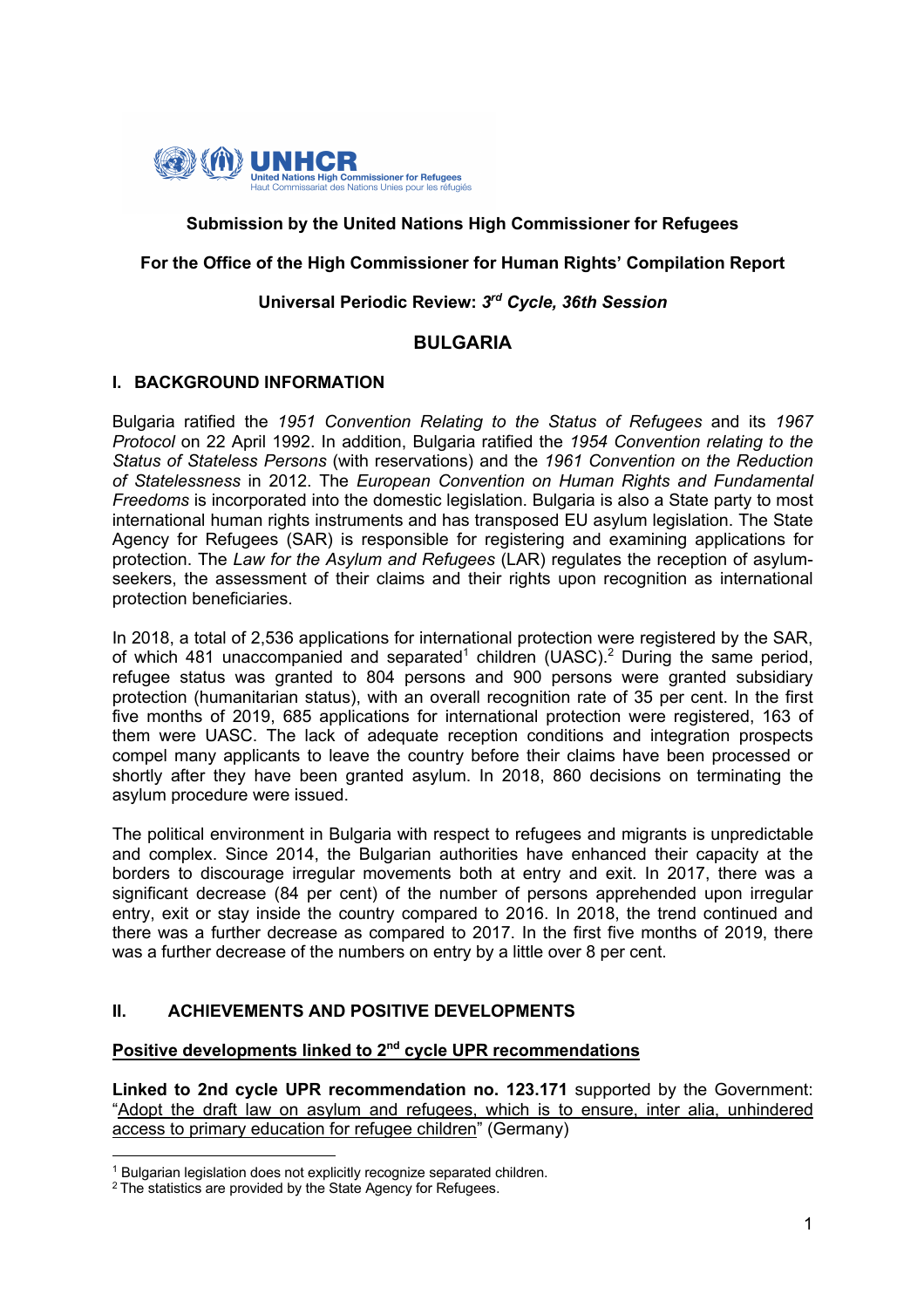Recent legislative and policy changes, as well as concerted efforts by the authorities, including awareness-raising, have contributed to a significant increase in the number of asylum-seeking and refugee children enrolled in schools - from 10 per cent in 2016-2017 to 60 per cent for 2018-2019. These changes include amendments to the LAR (2015) stipulating that access to the educational system cannot be postponed by more than three months following the submission of the asylum application and an *Ordinance* on the terms of asylum-seeking and refugee children's admission to state and municipal schools in Bulgaria (2017), as well as provisions in the *Law on pre-school and School Education*<sup>3</sup> on, among others, providing intensive training in Bulgarian language to such children.

# **III. KEY PROTECTION ISSUES, CHALLENGES AND RECOMMENDATIONS**

## **Challenges linked to outstanding 2nd cycle UPR recommendations**

## **Issue 1: Combatting racism, xenophobia and intolerance**

**Linked to 2nd cycle UPR recommendation no. 123.70** supported by the Government: "Strengthen the measures to fight hate speech, targeting of persons on the ground of their ethnicity, religion or sexual orientation, particularly Roma, Muslim and lesbian, gay, bisexual, transgender and intersex persons, as well as asylum seekers and migrants" (France)

Especially since 2013, refugee issues have continued to receive wide media coverage and are being used in the political discourse, frequently in a negative and biased manner. Numerous incidents of violence based on anti-foreigner and anti-refugee sentiments, including serious violent acts, have occurred.<sup>4</sup> Such incidents can have a long-lasting impact on the victims and risk impairing the ability of asylum-seekers and refugees to access their rights*.* <sup>5</sup> Some of the media information on the influx of refugees and migrants is deliberately incorrect and misleading which further contributes to xenophobia. In its *Concluding Observations on Bulgaria*, para. 11, the Committee on the Elimination of Racial Discrimination expressed its deep concern over the reported increase in incidents of hate speech and hate crime, specifically targeting minority groups including refugees and asylum seekers.

## **Recommendations:**

UNHCR recommends that the Government of Bulgaria:

- a) Reinforce measures aimed at preventing and responding to incidents of racial discrimination, xenophobia and related intolerance against asylum-seekers and refugees; and
- b) Undertake public education campaigns and ensure the investigation, prosecution and punishment of any act of discrimination or violence motivated by the national or ethnic identity of refugees or asylum-seekers.

<sup>3</sup> *Law on Pre-school and School Education*, promulgated in the State Gazette No. 79 of October 2015, as amended.

<sup>4</sup> BBC *"Bulgaria's vigilante migrant hunter"*, available at: http://www.bbc.com/news/magazine-35919068. In addition, in August 2017, an Afghan national reported physical abuse by five Bulgarian males at a bus stop near the reception centre where he was residing. Further, in December 2017, a 13 year old Syrian refugee, was attacked and severely beaten by two masked older boys in the school yard of his school in Varna. See: https://btvnovinite.bg/videos/tazi-sutrin/koi-sa-maskiranite-napadateli-prebili-sirijsko-dete.html. In March 2018, 3 Iraqi asylum-seekers were attacked near the centre where they were accommodated.

<sup>5</sup> In February and March 2017, two refugee families were expelled by Elin Pelin and Belene municipalities after refusals of the Mayors to provide address registration and protests by the local population.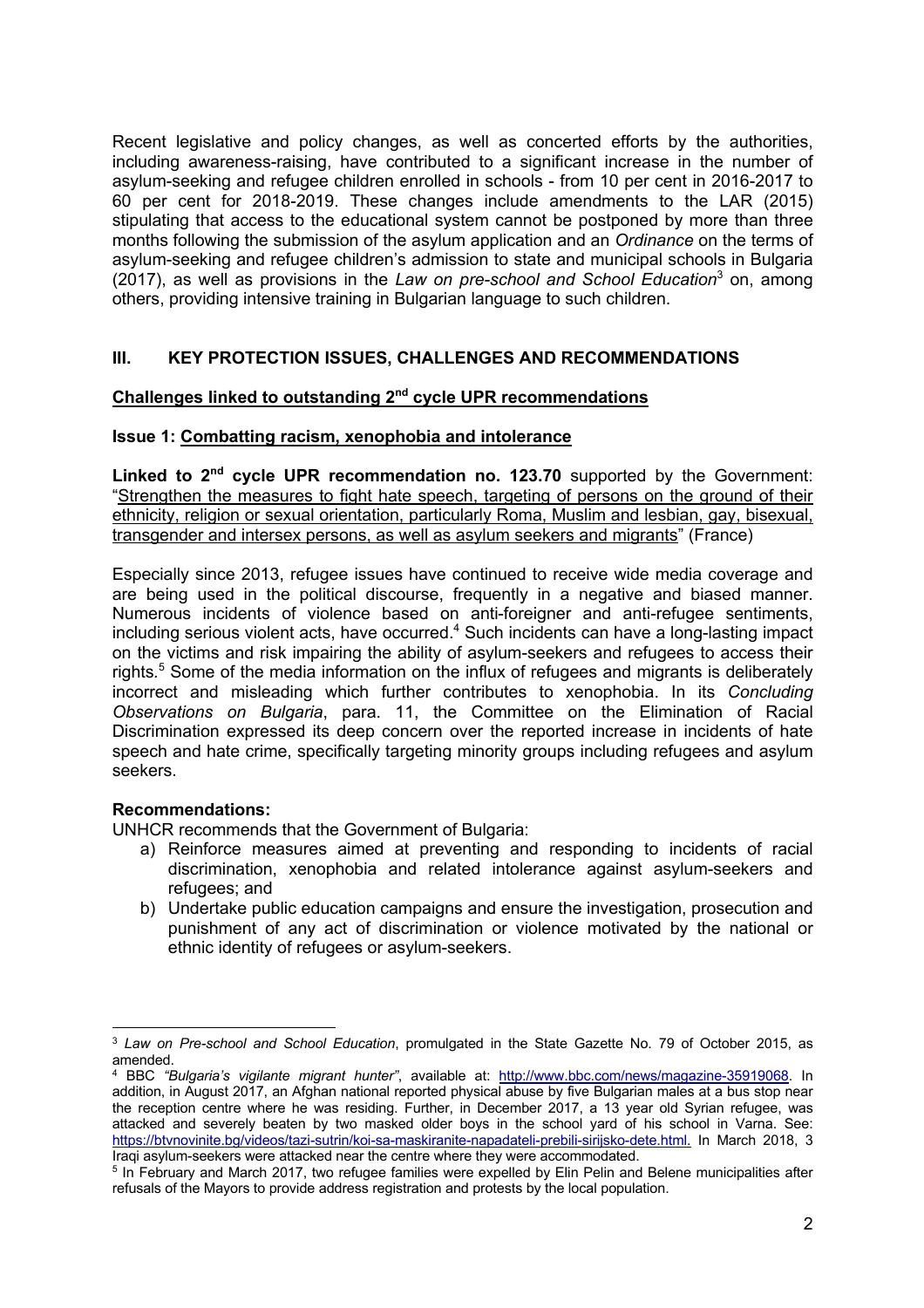## **Issue 2: Integration of persons granted international protection**

Linked to 2<sup>nd</sup> cycle UPR recommendation no. 123.182 supported by the Government: "Effectively implement the National Integration Strategy for Individuals Granted International Protection in Bulgaria (2014–2020) with particular focus on the needs of children" (Slovakia)

Since 2014, there is no functioning refugee integration mechanism in place. A *National Strategy on Migration, Asylum and Integration* (NSAMI) was adopted in 2015 but without a budgetary framework. The revised *Ordinance* regulating the conclusion of an Integration Agreement between beneficiaries of international protection and municipalities, participating on a voluntary basis, was adopted in 2017. It does not foresee financial support for integration, or provision of Bulgarian language classes for adults. So far, integration agreements have been concluded only with resettled refugees,<sup>6</sup> where EU funds for their integration are available. No state funds have been or are planned to be allocated for implementation of the Ordinance.

There are no targeted support measures for integration, nor measures for persons with specific needs, and refugees face a number of legal and practical barriers in accessing specific rights, notably in housing and social assistance. Once granted status, they may be allowed to remain in SAR centres, on a discretionary basis for a period of up to six months but are not entitled to food. There is real risk of homelessness. Access to social housing is difficult, as available houses are limited and legal provisions<sup>7</sup> require the person to have resided in a particular area for an extended period and one of the family members having to be a Bulgarian citizen. Beneficiaries of international protection do not have access to all benefits granted to Bulgarian nationals.<sup>8</sup>

## **Recommendations:**

UNHCR recommends that the Government of Bulgaria:

- a) Facilitate the implementation of the current *National Strategy on Migration*, *Asylum and Integration* (NSMAI) 2015-2020 and work closely with UNHCR to draft the new NSMAI;
- b) Take measures to implement the Ordinance, including by appointing a Deputy Prime Minister responsible for integration as required by the Ordinance; and
- c) Take measures to provide the necessary resources, including administrative and financial resources, to ensure that beneficiaries of international protection, in particular vulnerable persons, have full and effective access to their rights, including an adequate standard of living, food, housing and social assistance.

## **Issue 3: Reception and care of unaccompanied and separated children**

Linked to 2<sup>nd</sup> cycle UPR recommendation no. 123.177 supported by the Government: "Take immediate action to ensure that legal guardians are appointed for unaccompanied minors and that proper accommodation and education are provided" (Denmark)

While the legislation exempts unaccompanied children from immigration detention, gaps in their initial identification and referral upon first contact with the Border or National Police may result in their being denied this safeguard in practice. Upon UNHCR advocacy, the

 $6$  In one case, after the resettled family left, the municipality agreed to sign a contract with another family granted protection in Bulgaria, thereby providing them with housing for the remaining duration of the contract.

<sup>7</sup> Usually regulated at the municipal level. Each municipality has its own *Ordinance on the Conditions for Assessing Housing Needs, Rent and Sale of Municipal Housing*. The condition of a family member to be a Bulgarian citizen is common to all of them while required length of residence in particular municipality varies (e.g. 10 years in Sofia), while in some municipalities outside Sofia it may be shorter (e.g. 5 years).

<sup>8</sup> E.g., they are not able to receive assistance under the *Law on Family Benefits for Children* which provides assistance to pregnant women and families with children.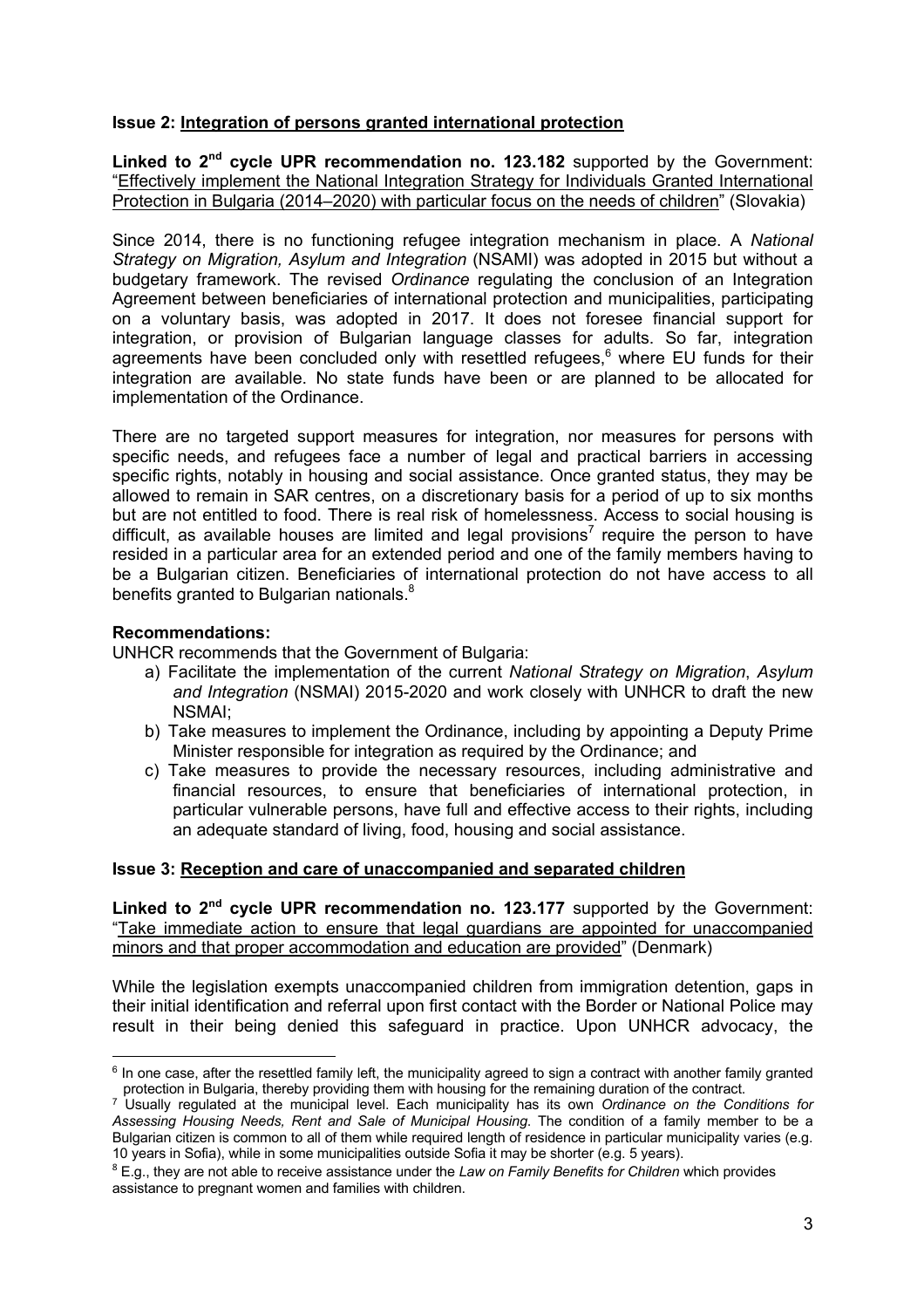Government has agreed to set up an interim care facility for unaccompanied and separated migrant and asylum-seeking children for which external funds have been obtained, but the project's implementation is severely delayed due to, in particular, resistance from local municipalities.

The *Law on Asylum and Refugees* (LAR) provides that unaccompanied and separated asylum-seeking children can be accommodated with relatives, foster families, in residential care or specialized institutions, in accordance with the *Law on Child Protection*. <sup>9</sup> In practice, however, due to a lack of administrative, residential and financial capacity of the national social services, including lack of specialized centres for children, language training and lack of experience with unaccompanied and separated children, they are accommodated at the SAR centres. They receive the same monthly financial allowance as adults, amounting to 20 BGN (10 EUR) which is insufficient to cover basic needs. Apart from security guards, there are no employees of SAR present at reception centres outside working hours. IOM is currently managing a 'safe zone' within one of the centres where 24/7 care and adequate reception conditions are provided. However, children still have to share some premises with adults accommodated at the centre (e.g. rooms for leisure activities and education). Moreover, the sustainability of the 'safe zone' beyond its initial first year is not ensured.

While unaccompanied and separated children seeking international protection are assigned representatives from the municipality, the latter's function is still unclear, the representatives' necessary training and skills are often lacking and their role in the asylum procedure is in most cases a mere formality. Age is not established in a multi-disciplinary nor child- or gender-sensitive manner, taking into consideration the physical and psychological development of the child, but is limited to a medical assessment (wrist X-ray). The Government is currently in the process of establishing an age assessment procedure and formalizing it in a secondary piece of legislation. No best interests procedure is in place to ensure all decisions affecting children are in line with their best interests, from the moment of their arrival until a durable solution is found.

# **Recommendations:**

UNHCR recommends that the Government of Bulgaria:

- a) Ensure that unaccompanied and separated children have effective and full access to safe, age and gender-appropriate care arrangements within the national child protection system and to services, adapted to their needs; and
- b) Ensure unaccompanied and separated children have access to a procedure to assess their best interests as well as the appointment of qualified and trained representatives.

## **Issue 4: Detention**

**Linked to 2nd cycle UPR recommendation no. 123.174** supported by the Government: "Review and reform its legislation allowing for the detention of asylum seekers on the basis of illegal entry, and ensure that the detention of asylum seekers, particularly of children, be applied only in exceptional circumstances after due diligence" (Brazil)

While the detention of unaccompanied children is not permitted, UNHCR is concerned that the *Law on Foreigners* allows the immigration detention of accompanied children with their parent(s) -short-term for up to 30 days or pending removal for up to three months- in Special Centres for the Temporary Accommodation of Foreigners. Such detention is in contravention with the authoritative views of international human rights treaty bodies and UNHCR, which consider that children should not be detained for immigration related purposes, irrespective

*<sup>9</sup> Law on Child Protection*, Promulgated in the State Gazette N. 48, 13 June 2000, as amended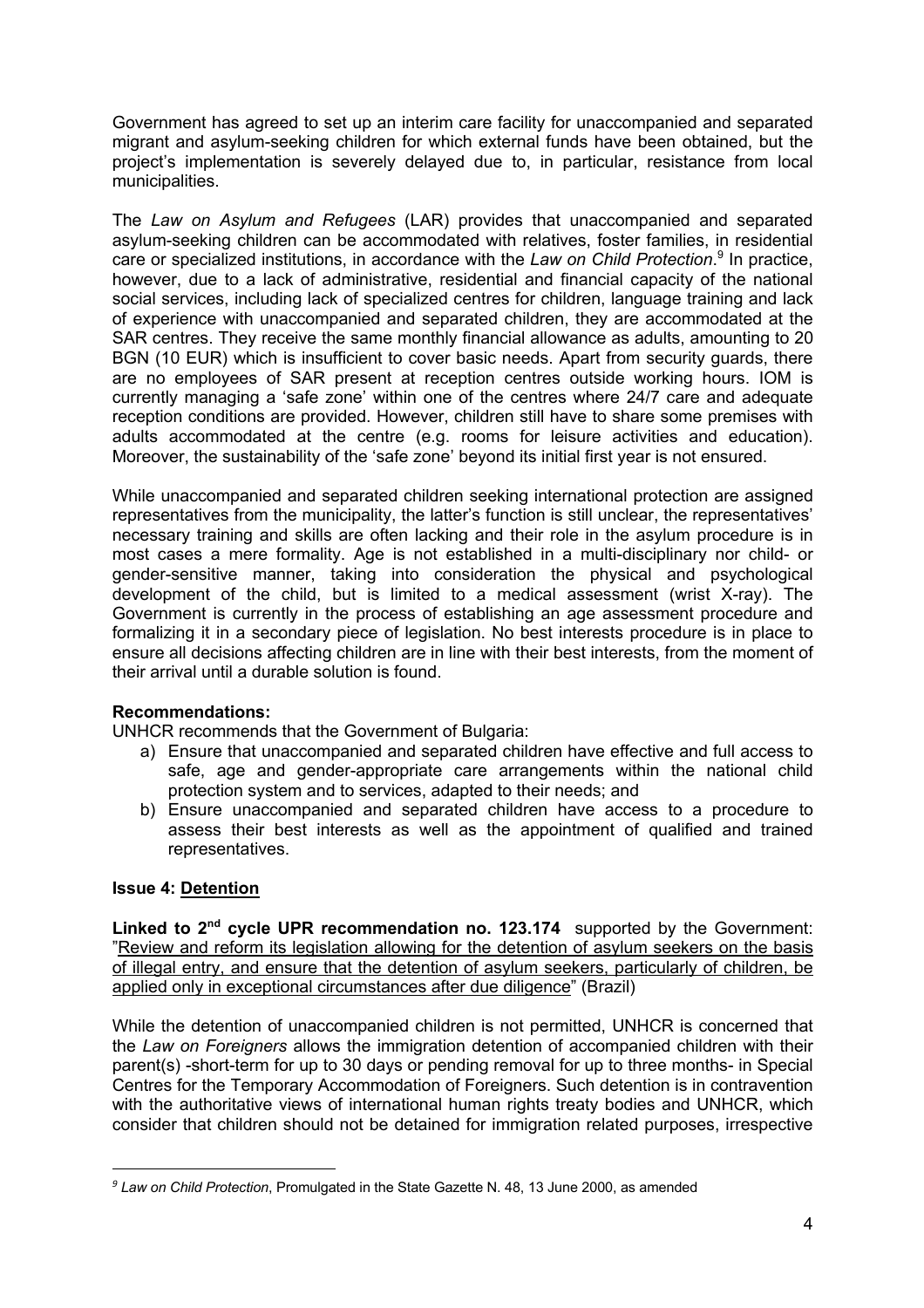of their legal/migratory status or that of their parents, and detention is never in their best interests.10

The submission of a request for international protection whilst in SCTAF does not result in the immediate transfer to a SAR open centre. This practice is in contravention with international standards which require that applicants are entitled to their rights as asylumseekers, including guarantees related to detention, from the moment of making of their claim.<sup>11</sup> In addition, in some cases the entire status determination procedure is conducted in immigration detention, which may be at variance with EU and national law.

While Bulgaria introduced additional alternatives to detention in its legislation in 2016, detention is not regarded as a measure of last resort only, nor is each detention decision preceded by an individual assessment of necessity and proportionality and applicability of alternatives.

#### **Recommendations:**

UNHCR recommends that the Government of Bulgaria:

- a) Ensure the detention of asylum-seekers is used only as a measure of last resort, for as short a period as possible, and only after conducting an individual assessment of its reasonableness, necessity and proportionality, as well as assessing all available alternatives to detention; and
- b) Consider ending the detention of all children by amending the legislation and establishing alternative care arrangements for the whole family.

#### **Additional protection challenges**

#### **Issue 5: Access to the territory and** *non-refoulement*

Bulgaria started building a fence along its border with Turkey in 2014 and used additional police reinforcements, in an effort to address increased mixed migration flows. The measures have contributed to a reduction in the number of asylum-seekers. In its Concluding Observations, para. 11, the Human Rights Committee expressed concern about "reliable reports from multiple sources indicating that persons who may be in need of international protection have been prevented from entering Bulgarian territory or expelled, at times with force, without an opportunity to apply for asylum or an individualized assessment. The Human Rights Committee also expressed concern that prompt identification of persons in need of international protection is not always ensured, at the lack of qualified interpreters, including at the border, and that vulnerable persons are not promptly identified" (para. 20).

Since 2015, several reports <sup>12</sup> allege ill-treatment and physical abuse of asylum-seekers by the Border Police. UNHCR has called upon the authorities to investigate these allegations also in light of the fact that fear of repercussion prevents asylum-seekers from filing complaints to the authorities.

#### **Recommendations:**

UNHCR recommends that the Government of Bulgaria:

<sup>&</sup>lt;sup>10</sup> UNHCR's position regarding the detention of refugee and migrant children in the migration context, January 2017, available at: https://www.refworld.org/docid/5885c2434.html

<sup>11</sup> UN High Commissioner for Refugees (UNHCR), Guidelines on the Applicable Criteria and Standards relating to the Detention of Asylum-Seekers and Alternatives to Detention, 2012, available at: https://www.refworld.org/docid/503489533b8.html

<sup>12</sup> See Council of Europe: Commissioner for Human Rights, *Report by Nils Muižnieks Commissioner for Human Rights of the Council of Europe following his visit to Bulgaria from 9 to 11 February 2015*, available at: http://www.refworld.org/docid/55afb4814.html